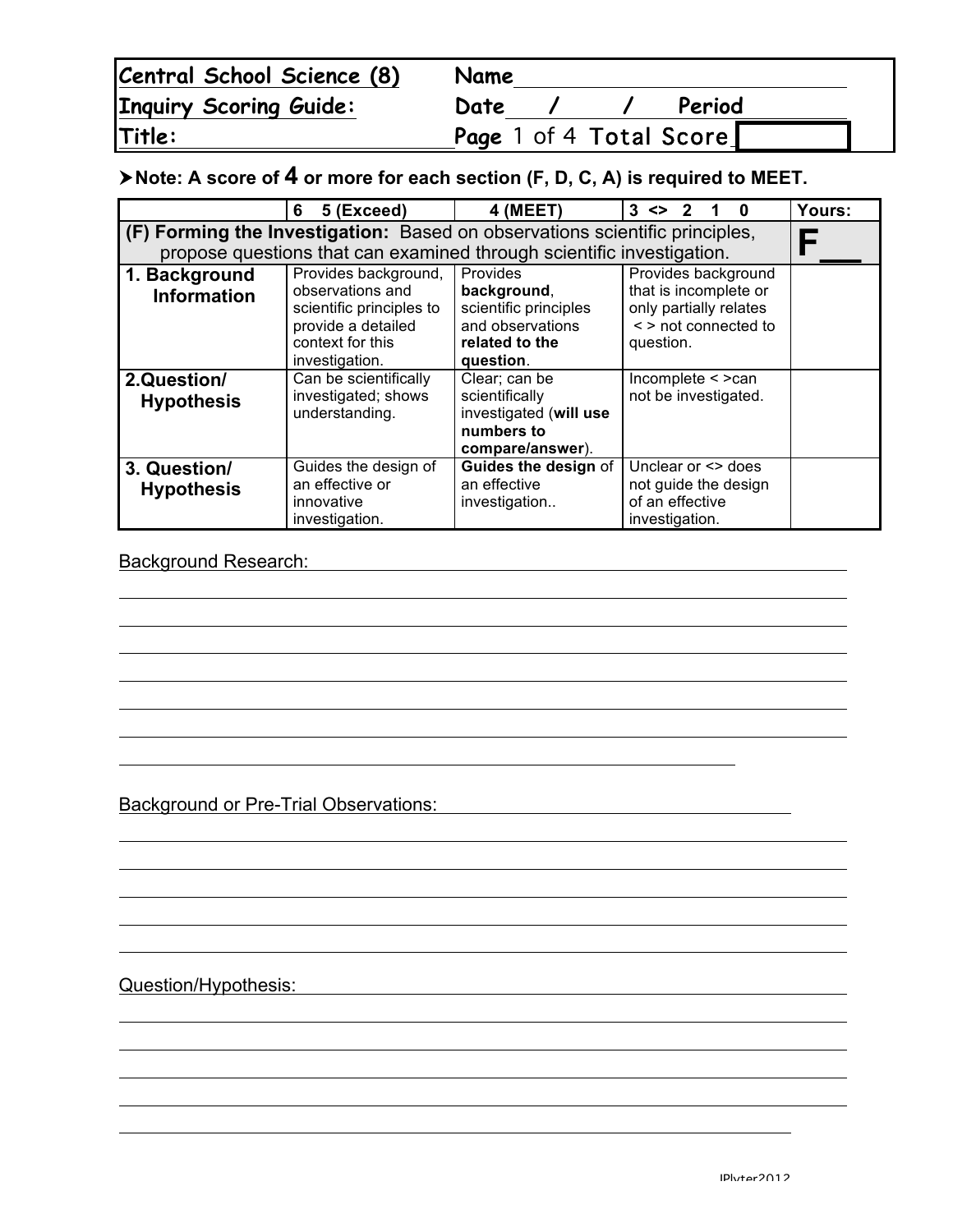**Central School Science (8) Name Period Inquiry Scoring Guide: Page 2 of 4** 

| (D) Designing the Investigation: Design safe and ethical scientific |                                                                                                                                                                              |                                                                                                                                                                                           |                                                                                                                                                                                    |        |  |  |  |  |  |
|---------------------------------------------------------------------|------------------------------------------------------------------------------------------------------------------------------------------------------------------------------|-------------------------------------------------------------------------------------------------------------------------------------------------------------------------------------------|------------------------------------------------------------------------------------------------------------------------------------------------------------------------------------|--------|--|--|--|--|--|
| investigation to gather data to respond to a question/hypothesis.   |                                                                                                                                                                              |                                                                                                                                                                                           |                                                                                                                                                                                    |        |  |  |  |  |  |
|                                                                     | 5 (Exceed)<br>6                                                                                                                                                              | 4 (MEET)                                                                                                                                                                                  | $2 \le 1$<br>3<br>$\bf{0}$                                                                                                                                                         | Yours: |  |  |  |  |  |
| 4. Procedures<br>5. Procedures                                      | Logical procedures in<br>a precise and efficient<br>design that maximize<br>resources which<br>contribute to the<br>outcome<br>Thoroughly identifies<br>variables (including | Logical procedures<br>that can be easily and<br>accurately followed.<br>Tells how to set up,<br>run tests, and what<br>to record.<br><b>Identifies variables</b><br>and controls relevant | Partially logical<br>procedures with some<br>or minor errors $\leq$<br>Illogical procedures<br>that are difficult to<br>follow; some errors.<br>Partially defines<br>variables and |        |  |  |  |  |  |
| Organization                                                        | controls); defines a<br>systematic process.                                                                                                                                  | to the procedures.                                                                                                                                                                        | controls. <>Variables<br>not present or not<br>defined.                                                                                                                            |        |  |  |  |  |  |
| 6. Quantity and<br><b>Quality of</b><br><b>Data</b>                 | Design calls for data<br>of exceptional quality<br>and quantity to<br>address question/<br>hypothesis                                                                        | Design calls for<br>appropriate resources<br>and materials to<br>collect relevant data<br>(that will answer<br>question).                                                                 | Design calls for<br>insufficient resources,<br>materials and<br>techniques to collect<br>relevant data.                                                                            |        |  |  |  |  |  |

Variables:

Independent /Manipulated Variable: Dependent/Responding Variable: Variables to Control (or Control Group):

Procedures (Numbered List):

| n         |  |  |  |
|-----------|--|--|--|
| ◠<br>v.   |  |  |  |
|           |  |  |  |
| 5         |  |  |  |
| 6         |  |  |  |
|           |  |  |  |
| $\bullet$ |  |  |  |
|           |  |  |  |

Illustration: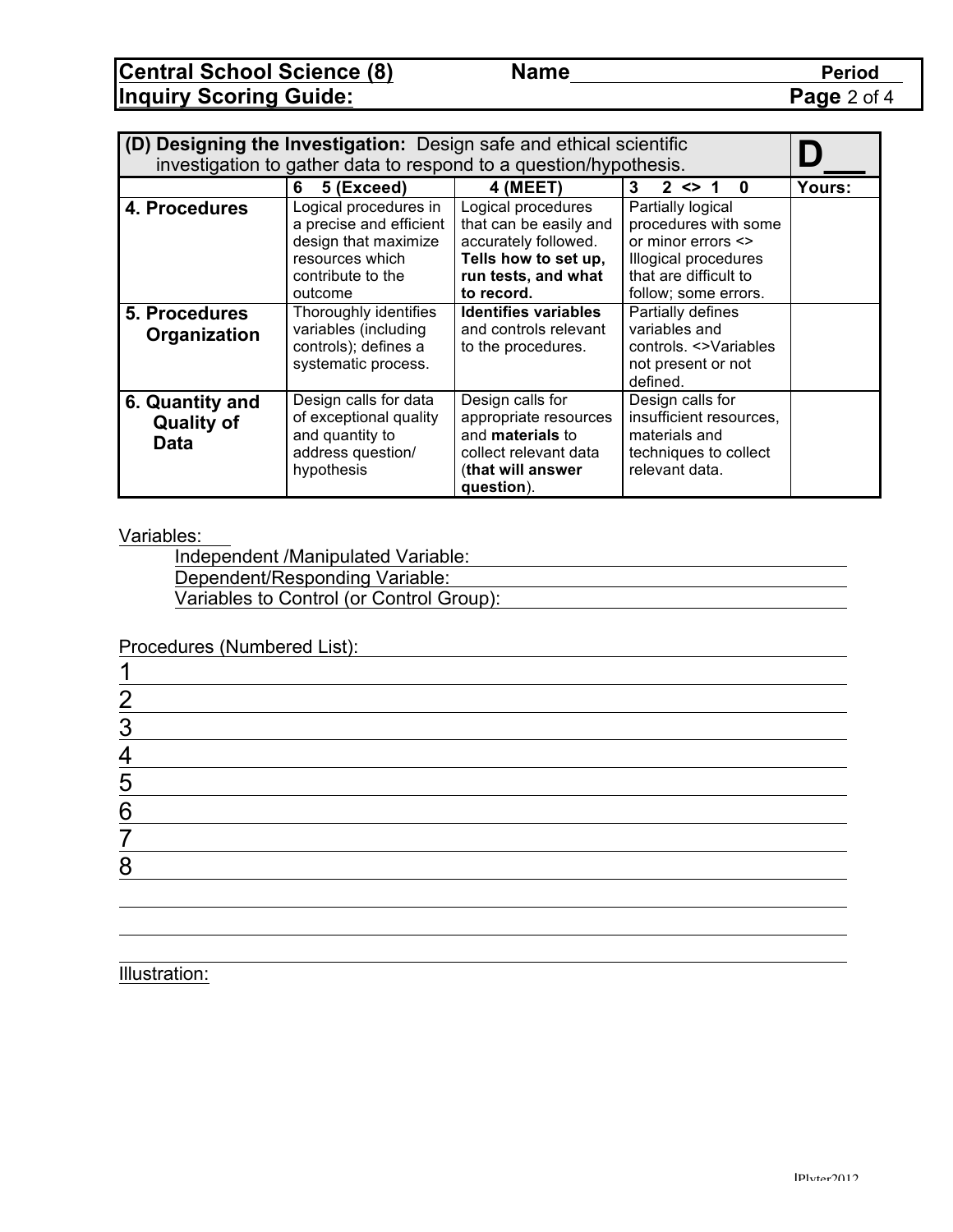**Central School Science (8) Name Period Inquiry Scoring Guide: Page 3 of 4** 

| (C) Collecting and Presenting Data: Collect, organize and display data.<br>Use labeled charts and graphs to present your results. |                                                                                                                                                                                                                                                                                                                                                                   |                                                                                                 |                                                                                             |                                                                                                          |        |  |  |
|-----------------------------------------------------------------------------------------------------------------------------------|-------------------------------------------------------------------------------------------------------------------------------------------------------------------------------------------------------------------------------------------------------------------------------------------------------------------------------------------------------------------|-------------------------------------------------------------------------------------------------|---------------------------------------------------------------------------------------------|----------------------------------------------------------------------------------------------------------|--------|--|--|
|                                                                                                                                   |                                                                                                                                                                                                                                                                                                                                                                   | 5 (Exceed)<br>6                                                                                 | 4 (MEET)                                                                                    | $3 \le 2$<br>1<br>$\mathbf{0}$                                                                           | Yours: |  |  |
|                                                                                                                                   | 7. Collection of<br><b>Data</b>                                                                                                                                                                                                                                                                                                                                   | Collects detailed data<br>consistent with<br>design.                                            | Collects data<br>consistent with<br>design, that helps<br>answer the question.              | Collects data<br>somewhat consistent<br>with design. <> Data<br>inconsistent with<br>design.             |        |  |  |
|                                                                                                                                   | 8. Recording of<br><b>Data</b>                                                                                                                                                                                                                                                                                                                                    | Records detailed,<br>relevant and<br>annotated data in a<br>consistent and<br>organized matter. | Records relevant<br>(useable) and<br>accurate data in a<br>consistent and<br>organized way. | Records relevant data<br>that is inconsistent or<br>disorganized <> Data<br>irrelevant or<br>inaccurate. |        |  |  |
|                                                                                                                                   | <b>Summarizes and</b><br>Displays data to<br>Display incomplete or<br>9. Display of<br>highlight information<br>disorganized <><br>displays data to<br>Data (Graph<br>and patterns; supports<br>answer question and<br>Display incomplete or<br>or Display)<br>interpretation of<br>to support analysis<br>disorganized.<br>and interpretation.<br>relationships. |                                                                                                 |                                                                                             |                                                                                                          |        |  |  |

Observation Chart: Attach original charts.

| <b>Totals</b>           |  |  |
|-------------------------|--|--|
| Averages or Percentages |  |  |

Display Graph: